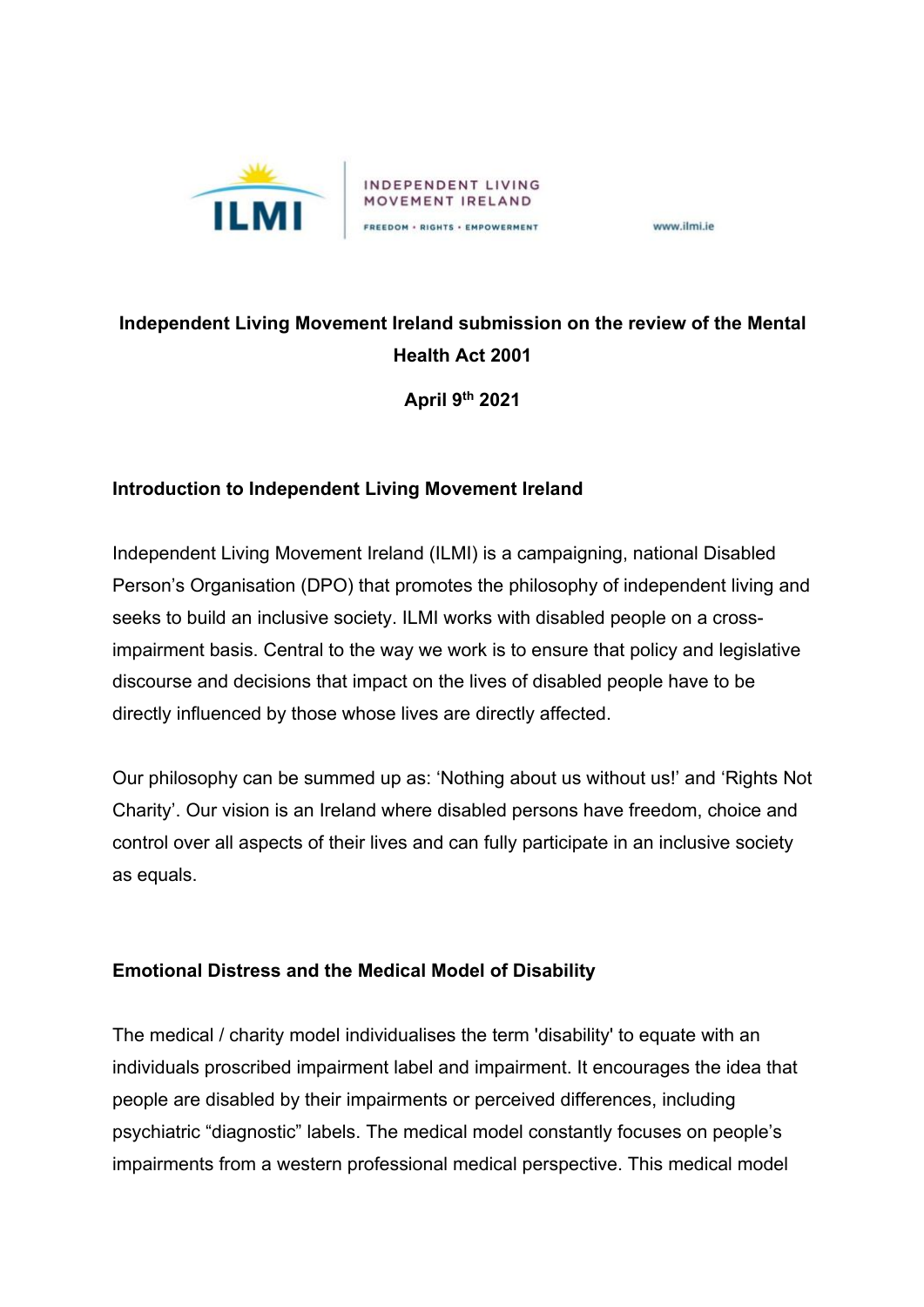paradigm of thinking proposes the person needs to be 'fixed', to be 'cured', to return them to an acceptable level of normality in mind and body. The medical model has sub-headings such as the Charity 'model', where disabled people are marketed as 'vulnerable' passive objects of 'care' that must be paid for by 'normal' duty-of-care fearful citizens and multi-billion euro private organisations.

Frequently, the medical / charity approach to impairment still looks at what is 'wrong' with the person and what in their 'best interest' and not what has happened to people that has caused emotional distress or what the person effectively requires to access pathways towards their individual lifecourse wishes and preferences.

It creates low expectations and leads to people losing independence, choice and control in their own lives. The medical / charity model never recognises the rights of disabled people and assumes that disabled people need to be 'looked after' or 'cared for'. The medical/charity model has many non-disabled dis-empowering professionals make decisions for disabled people without appropriate systems and structures for capacity built consultation or dialogue. People informed by the medical / charity model, being focused on disabled people's impairments, use the term 'people with disabilities', or in relation to emotional distress, "service users" or "clients".

Emotional distress is almost exclusively viewed in Ireland through the lens of the biopsychosocial model, which is a medical model of disability. The biopsychosocial model is predominantly an epidemiology (disease) model that looks at the interconnection between biology, psychology, and socio-environmental factors. Ultimately, as a medical model, it predominately looks at impairments relating to emotional distress as being something that is "wrong" with the individual that needs to be treated.

It states that people who have experienced distress are "broken" or "flawed" and that it is something "inherent" that needs to be "fixed". Extreme forms of this medical approach can lead to refusal to engage with people's lived experience and life history and can have medical professionals remove autonomy from people, including forced detention and denial of basic human rights.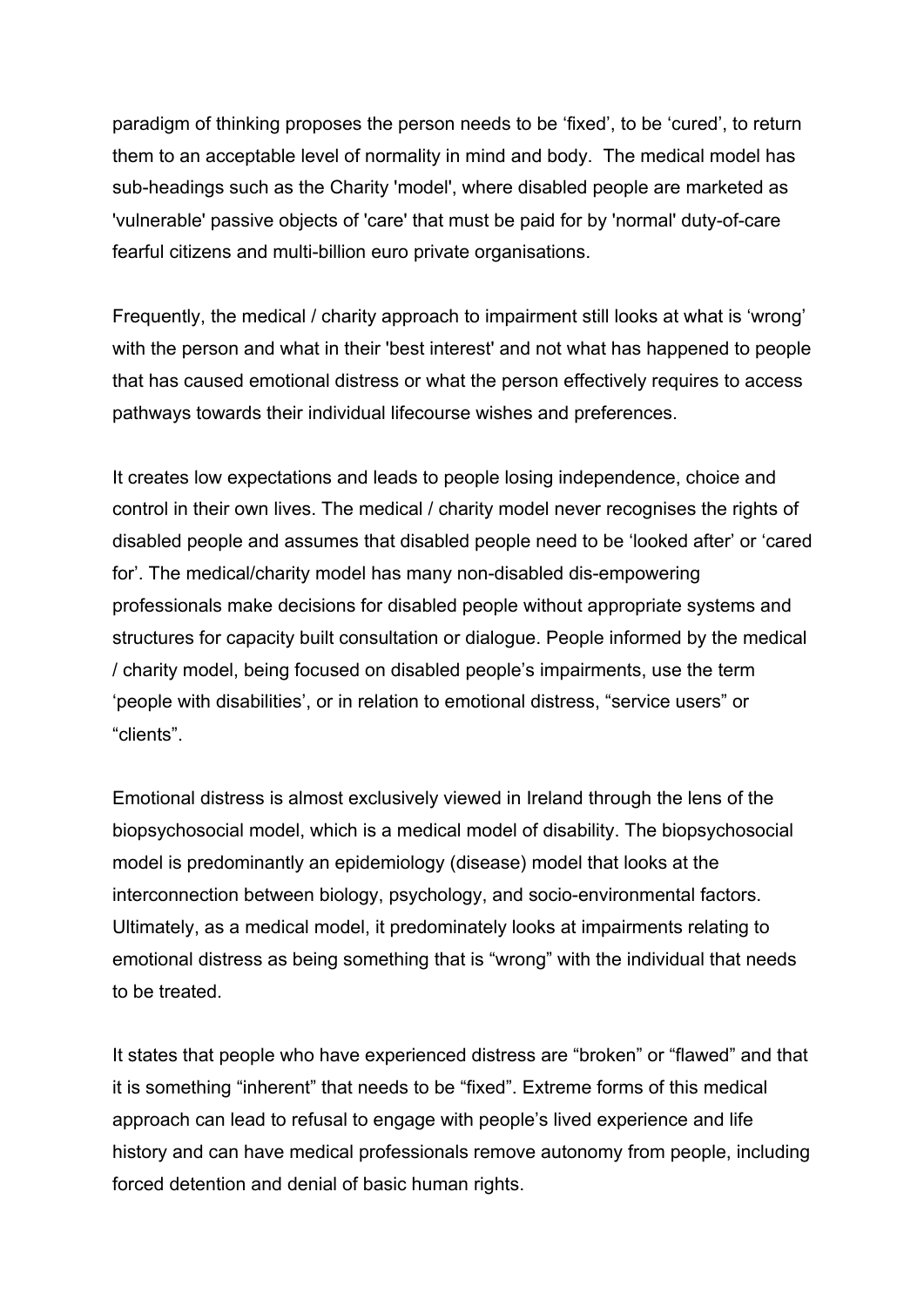Most discussions in Ireland around emotional distress use the term "mental health" in Ireland. A term that is assumed to be sensitive and neutral, "mental health" is actually a loaded statement. People who experience emotional distress are not sick and do not suffer from an illness. Taking a social model of disability we need to recognize that using terms like "mental health" medicalises and individualises people's emotional responses to traumatic life events and societal pressures. Emotional trauma and distress is not an individual medical issue but a social issue and it cannot be "treated" as a medical condition.

From a social model of disability, ILMI believes we should move towards discussions around people who experiencing emotional distress as an understandable response to part or present traumas, grief or societal pressures and extreme challenges that people face. We need to move from systems that ask "what is wrong with you" to asking "what has happened to you" or "what do you need".

Many instances where people emotional distress result from societal structures and pressures which are ultimately outside any individuals' control, and cannot be "treated" medically or "cured" by pharmacology. These include issues relating to employment (meaningful work), poverty, Status and respect (including lack of status due to sexuality, gender, ethnicity, impairment, socioeconomic status), loss of identity and meaning, lack of meaningful connection with other people, a loss of future opportunities.

Many people have experienced extremely traumatic events in their lives. Supports for people who experience emotional distress is multifaceted, but by individualising the societal conditions that create distress by adopting a medical approach to mental health that can be "cured" needs to be challenged. If someone emotional distress due to the complex interaction between low-paid unfulfilling work, the challenges of trying to raise a family on minimum wage, the lack of social spaces for interaction based on an inaccessible environment or lack of PA hours, lack of meaningful relationships due to social isolation, or past emotional trauma, cannot be "cured" by medical, institutional or pharmacological approaches.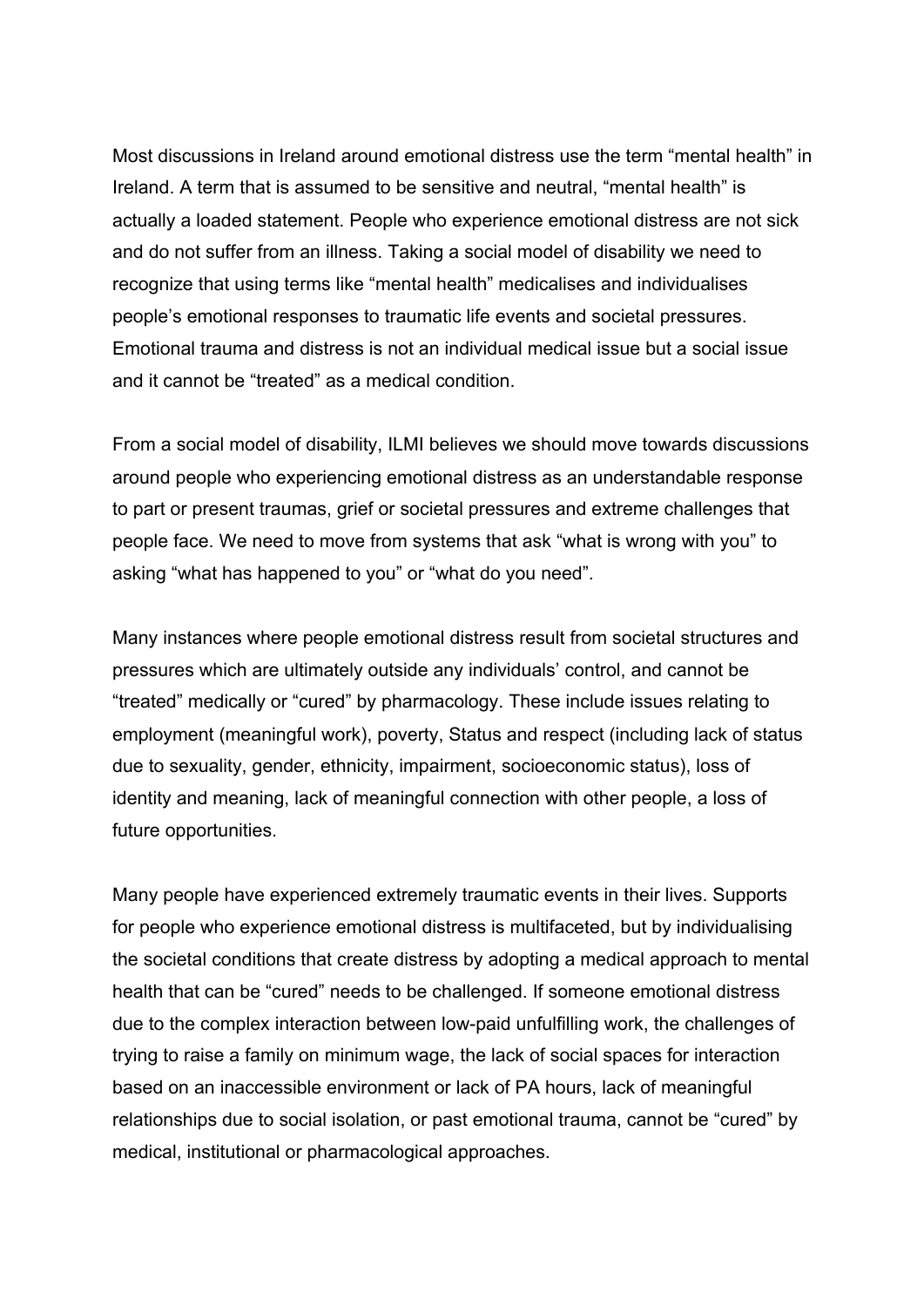We need to provide an alternative analysis based on lived experience that recognises the pain people experience as real but recognising what causes emotional distress is located in what has happened to people and how people have responded to trauma and threats to their identity.

People in distress and in pain need supports that give them safety and it needs to be person-centred which meets specific needs (not a one size fits all medical / institutional approach) and should reflect their aspirations for life: a sense of being empowered, in control, with improved self-belief, with relationships that lead to fulfilment, with the opportunities in education, employment and socialising that lead to hope in the future for a life of possibilities.

#### **Social model of disability**

Ireland is due to make its first report to the UN under the Convention on the Rights of Disabled People (CRPD). The UNCRPD at its core is framed through an understanding of disability known as the social model of disability. From ILMI's perspective, it is vital that there is a clear and full understanding of what the social model of disability is and how it should inform future discussions on policy development and improvement and policy implementation, including a review of the Mental Health Act (2001). The social model looks at how society is structured and how it disables people. It is not based on a person's impairment, it is focussed on the barriers that exist in terms of attitudes, policy development, access or lack of supports that prevent people from participating in society as equals, with choice and control over their own lives. In this model it is society that disables people from achieving their hopes and dreams, not a person's impairment. The social model informs all aspects of the work of Independent Living Movement Ireland.

The social model is especially important in ensuring that any proposed legislative changes made to the Mental Health Act (2001) are consistent with the principles of the UNCRPD and ensure that mechanisms to include the voices of disabled people, specifically people who experience emotional distress.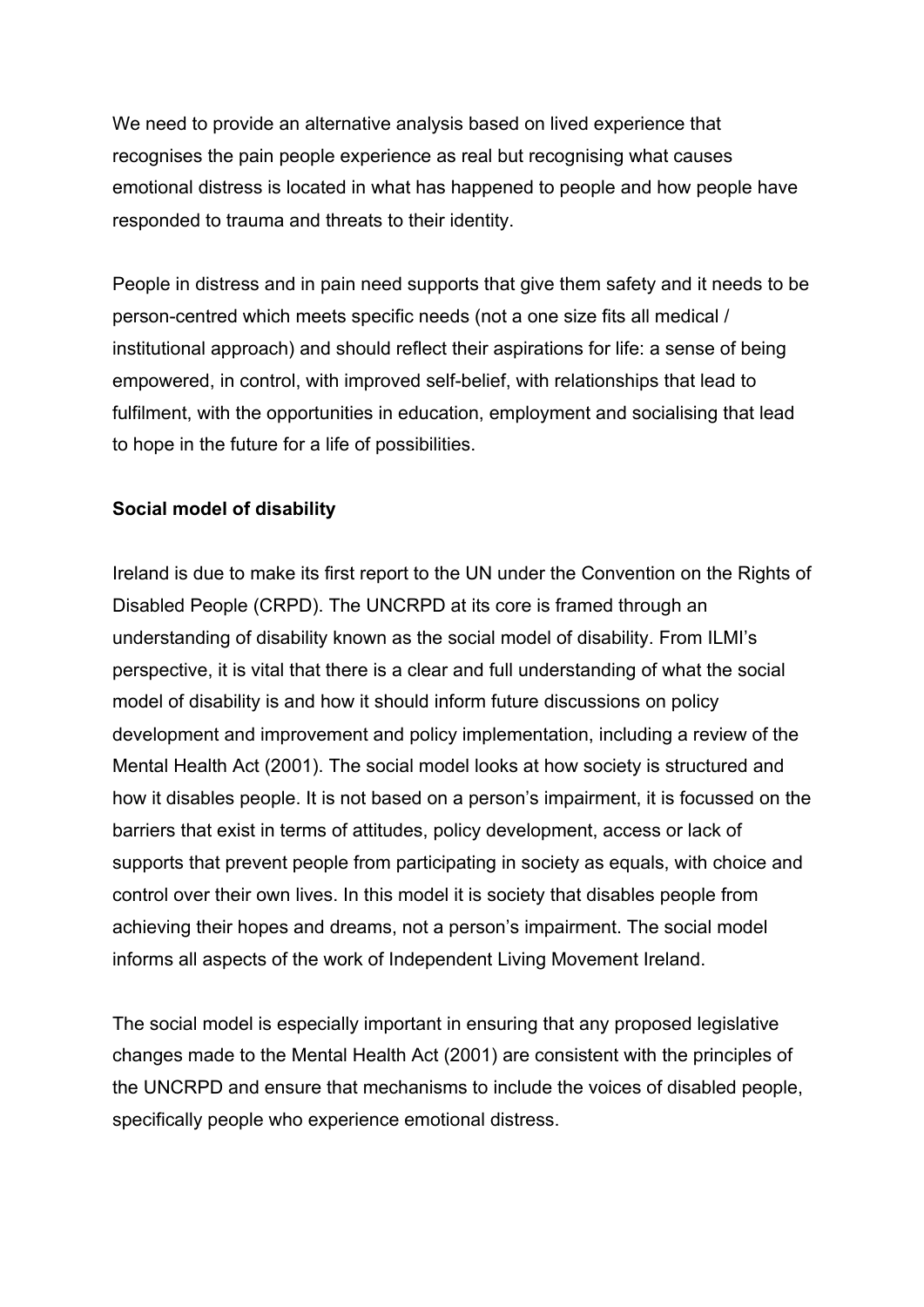#### **Emotional Distress and the Social Model of Disability**

Given the predominance of the medical / charity model of disability, many people assume that "disability" relates to physical, sensory or intellectual impairments. Many people who have had or do experience emotional distress view disability through a physical, sensory or intellectual (medical) impairment lens and thus do not view themselves as "disabled". This is further exacerbated by the predominant medicalised, diagnostic ideology on emotional distress ("mental health") which often means that many people who experience issues relating to emotional distress do not view themselves as being "disabled".

Taking a social model of disability, the UNCRD recognises that it is how society is structured that disempowers and disables people. The medical approach assumes that professionals must "look after" people with impairment, (including people with psychiatric "diagnostic" labels) removing control over their lives. It labels and stigmatises disabled people based on their impairments. A collective social model analysis of disability has the potential to generate a new focus to connect disabled people on a cross impairment basis, including people who have or do experience emotional distress.

Embracing a social model of disability recognises that impairments are part of the human condition and that diversity of ways of being alive should is the norm throughout history, but it is how society is structured that disables people from living the lives of their choosing. The social model of disability recognises the pain and suffering that people experience as real,

The capacity to think, decide and act on the basis of your desires freely and to be in control of all aspects of your life are the core tenets of Independent Living. As a rights-based Disabled Person's Organisation led by the social model of disability, these values are to the core of all aspects of our work.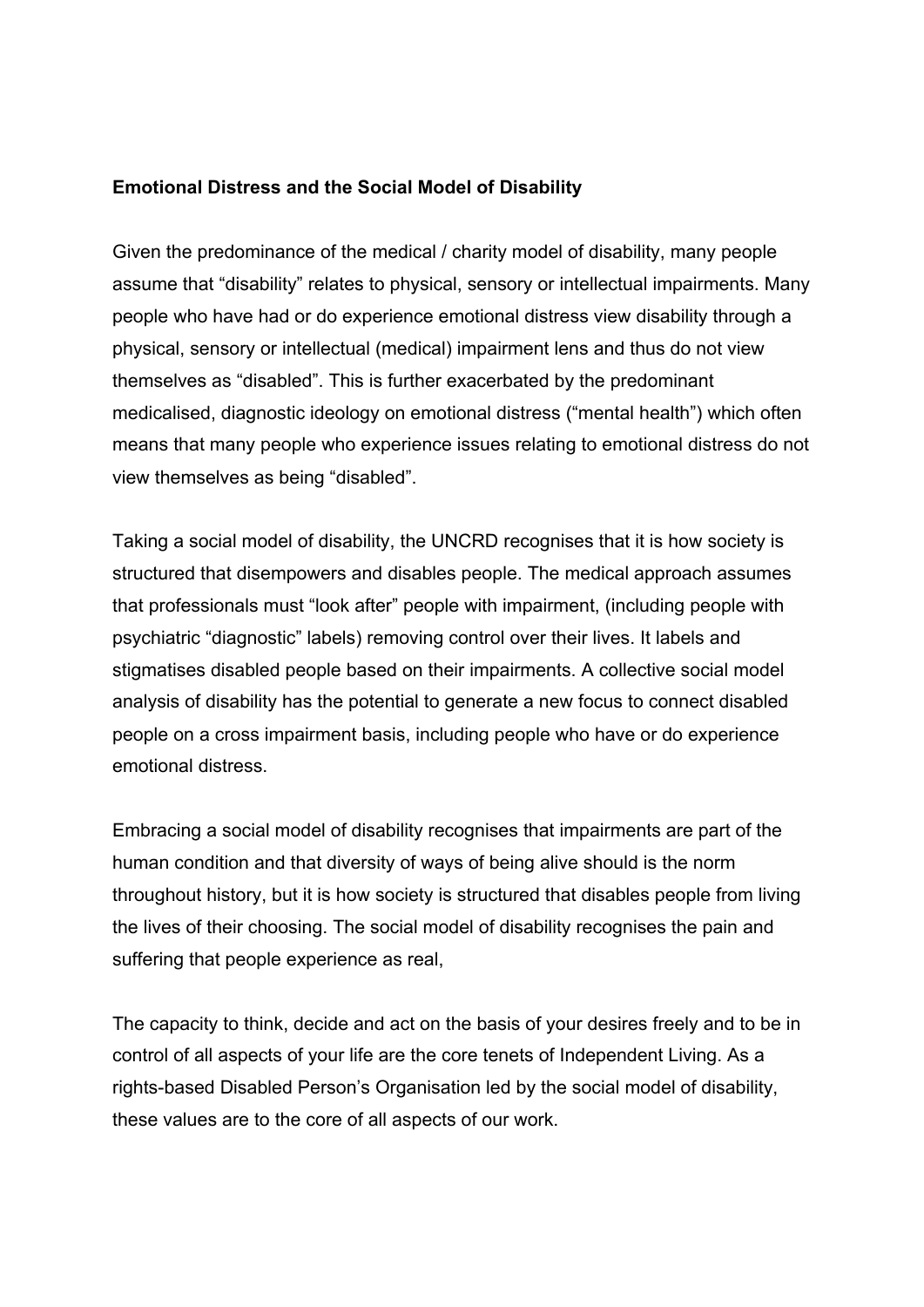#### **Introduction**

ILMI welcomes the long-overdue review of the Mental Health Act 2001. However, the short timeline imposed by the Department of Health (one month) gives no regard to the involvement of people with lived experience. A lack of formal engagement with DPOs and organisations representing the voices of lived experience of emotional distress and survivors of psychiatric systems is contrary to Article 4.3 of the UNCRPD and General Comment 7.

By imposing a short timeline, it prioritises medical health professionals and their organisations in having resources to respond and denies the primacy of the voice of lived experience, again contrary to the UNCRPD.

## **Changes to definitions in the Act**

The language and definitions used in a new act need to reflect the social model of disability which reflect the values of the UNCRPD.

As such terms such as "mental illness" or "mental disorder" medicalise and pathologises pain and suffering. "Mental health" or "mental illness" presupposes that the emotional distress people experience can be "cured" by medical interventions.

Psychiatric diagnosis criteria (based on DSM or ICD) which impose "mental health diagnosis" impairment labels are extremely subjective and although are presented as the basis of the "biopsychosocial" model of psychiatry are not based rigourous scientific analysis <sup>1</sup>. They are subjective interpretation of distress which cannot be verified by medical tests as with physical diagnosis.

They are also linked to stigma and shame. Diagnostic impairment labels disable people by denying people access to healthcare on an equal basis with others. Diagnostic overshadowing impacts on people's employment, education and participation in social life. It removes agency and choice and intersects with other

<sup>&</sup>lt;sup>1</sup> "Cracked: Why psychiatry is doing more harm than good", Davies. J. (2013)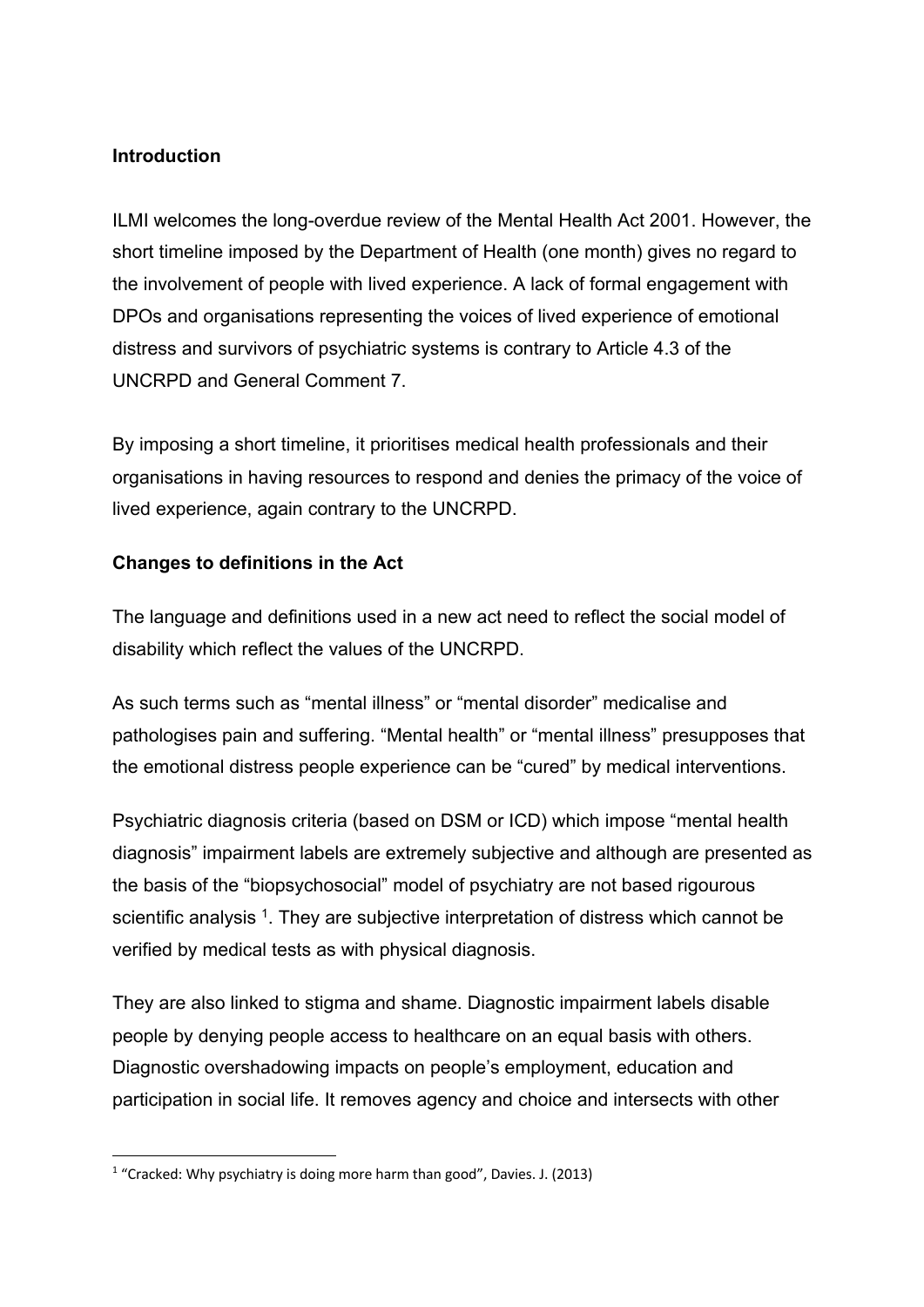forms of discrimination. For example, women with diagnostic impairment labels can lead to threats of child protection services and loss of children permanently.

## **Inclusion of guiding principles**

## *Definitions:*

A review of the Mental Health Act needs to move from the medical / diagnostic model of emotional distress which views people who have experienced distress are "broken" or "flawed" and that it is something "inherent" that needs to be "fixed". We need to provide an alternative analysis based on lived experience that recognises the pain people experience as real but recognising what causes emotional distress is located in what has happened to people and how people have responded to trauma and threats to their identity**.**

# *Role of DPOs in all aspects of reviewing Mental Health Act 2001*

The UNCRPD makes specific references to state party commitments to ensure disabled people are effectively involved in all policy forums which article 4.3 and 29. B of the convention state. Article 4 - General obligations 3 outlines that state parties shall closely consult with and actively involve disabled people, including disabled children.

Article 29. B outlines actively promoting an environment in which disabled people can "effectively and fully participate" in public affairs, without discrimination and on an equal basis with others. Article 29 B also states participation of disabled people in non-governmental organisations and associations concerned with the public and political life.

Most importantly article 29 B states disabled people should be involved in "forming and joining organizations of persons with disabilities to represent persons with disabilities at international, national, regional and local levels". For far too long disabled people have been excluded from participation in decision making structures at all levels. Disabled people and specifically people who experience emotional distress need to be resourced to have their voices heard in any aspect of reform, drafting and implementation of a successor to the Mental Health Act 2001.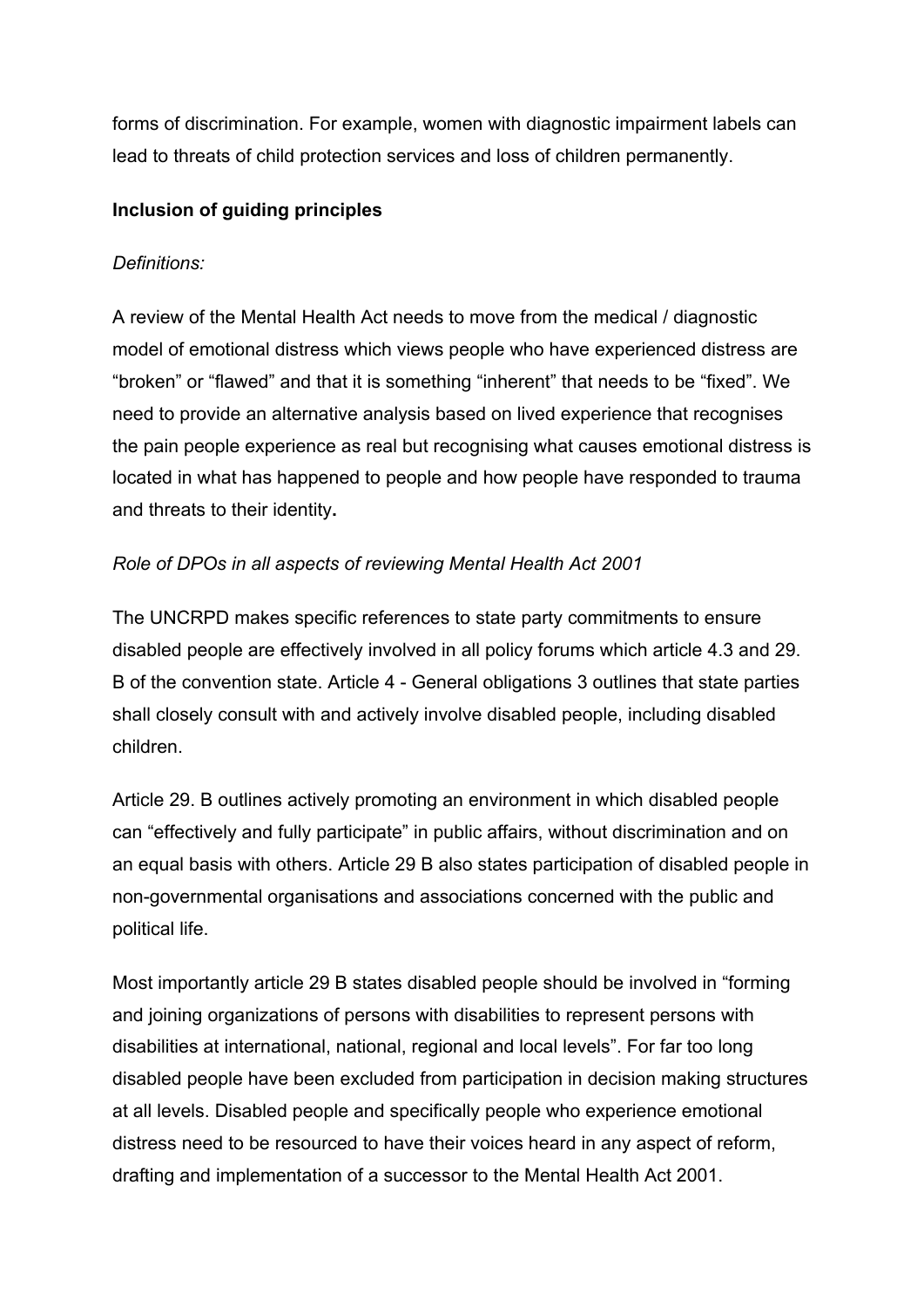There is a loss of lived experience in mental health policy and roll back from *Vision for Change's* commitment to participation and co-creation of policy / oversight implementation of policy of people with lived experience. *Vision for Change* also had commitments to enabling people with lived experience to participate in and deliver services. This is absent in the newer *Sharing the Vision* policy. There has been an according change in vocabulary which has moved towards a more medical approach.

In resourcing DPOs, it should be on a cross-impairment basis and resource and support the voices of lived experience of emotional distress and survivors of psychiatric systems to work collectively. Structured supports are needed to bring people together to facilitate authentic lived experience representation based on a collective voice which is free to critique functions of the State.

## **Changes to the criteria for detention**

Article 14 of the UNCRPD ("Liberty and security of person") specifies the scope of the right to liberty and security of all disabled people, prohibiting all discrimination based on disability in its exercise. Specifically Article 14 1 (b) binds all State parties to ensure that disabled people "are not deprived of their liberty unlawfully or arbitrarily, and that any deprivation of liberty is in conformity with the law, and that the *existence of a disability* shall in no case justify a deprivation of liberty".

Furthermore the Guidelines on article 14 of the UNCRPD Committee "has established that article 14 does not permit any exceptions whereby persons may be detained on the grounds of their actual or perceived impairment" 2

Ratification of the UNCRPD mandates States to move towards a social and human rights model of disability, which should include prioritising, funding and resourcing alternatives to the medical model and coercive practices which needs to be reflected in the review of the Mental Health Act 2001 and any future legislative change need to recognised Ireland's commitments under Article 14 of the UNCRPD.

<sup>2</sup> https://www.ohchr.org/Documents/HRBodies/CRPD/14thsession/GuidelinesOnArticle14.doc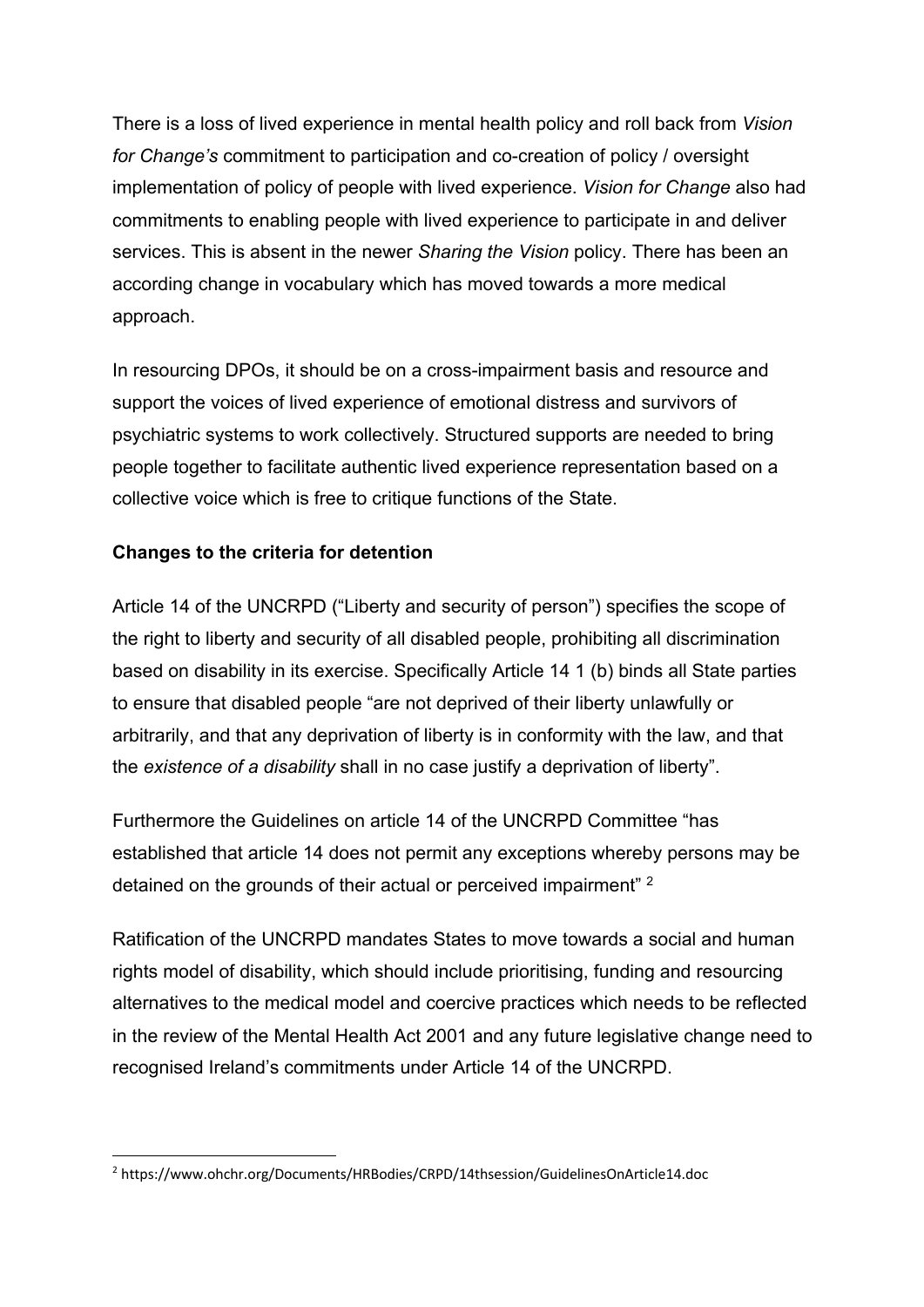#### **Interdisciplinary approach to care and treatment**

There needs to be recognition of the value of a wide range of holistic supports and real alternatives to coercion that support legal capacity and provide pathway away from coercive practices to ensure that individuals who experience crisis can exercise their legal capacity on an equal basis with others.

#### **Changes to time limits**

Currently, the Mental Health Act states that individual can be treated for 21 days without consent if deemed to lack capacity, before a tribunal is held to determine if tribunal meets criteria. From our consultations with people with lived experience and survivor testimony that "emergency" treatment is widely abused, and often where there is no immediate threat / risk to the individual life or another individual

#### **Enhancing safeguards for individuals (including seclusion and restraint)**

The Mental Health Act needs to be revised to prohibit seclusion and restraint (including chemical restraint). These coercive practices, in line with UNCRPD committee findings position that these practices are do not comply with the prohibition of torture, cruel, inhumane and degrading treatment or punishment.

#### **Mental health tribunals**

The Mental Health Act states that after 21 days of involuntary detention, Mental Health Tribunal reviews take place as policy. There is lack of data that this policy is being carried out in practice. There is a further policy and procedural silence that people with lived experience are encouraged to participate in all aspects of the role of the Mental Health Commission, including mandating that lived experience is a desirable attribute for lay members of mental health review boards.

There is a need to train all tribunal members with input from the voice of lived experience of coercive practices / neglect. The remit of tribunals should be expanded to consider other pertinent issues, including how the 'will and preferences' of the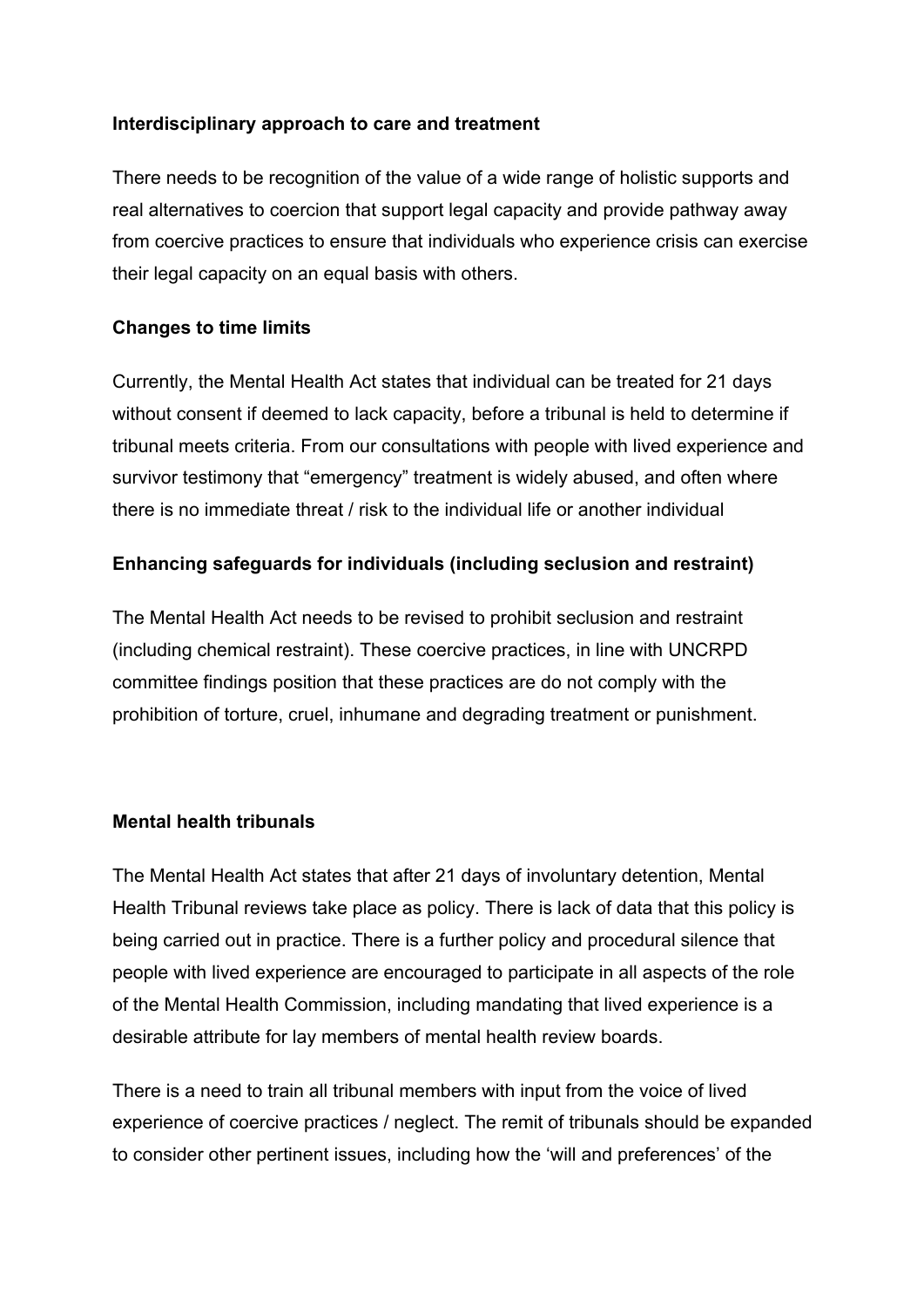individual has been upheld in decisions around the DOL, is the individual being treated in the 'least restrictive manner', compliance with rights under the Constitution, ECHR, International Human Rights instruments especially UNCRPD.

Individuals deprived of their liberty should be allowed and supported to get their own independent professional assessments / reports from outside the State if necessary, given the dominance of the medical model in Ireland. The tribunal psychiatrist needs to consult with range of other professionals from interdisciplinary backgrounds.

There needs to be access to trained, independent peer advocates as a right for anyone before a tribunal. Individuals should as a right have access to automatically obtain written report and recording of tribunal proceedings

# **Change of status from voluntary to involuntary**

Involuntary Detention is contrary to equality and non-discrimination provisions under Article 5 of the UNCRPD and need to be removed from the new act. It also violates absolute ban on deprivation of liberty (Article 14 and Committee Guidelines on Article 14). Involuntary detention removes the agency and autonomy of people to make a whole range of decisions in respect of healthcare and treatment decisions, including the option to voluntarily avail of inpatient options.

Frequently patients entering inpatient facilities on a 'voluntary' basis are not informed of their rights including the provisions of section 23 which provide for regrading of status

What is not understood is that it is often a perfectly normal reaction for an individual who experiences human rights violations/neglect/harassment/abuse etc. in inpatient settings to wish to leave the facility. The Expert Group recommends that **all** patients must be fully informed of their rights when presenting for admittance to a residential unit

In consultation with people with lived experience, many people felt that a "change to 'involuntary' status is sometimes done as a punishment or reprisal, including for calling out abuse in in patient settings of the individual or other patients". People also identified other methods to ensure "complete compliance" and preventing even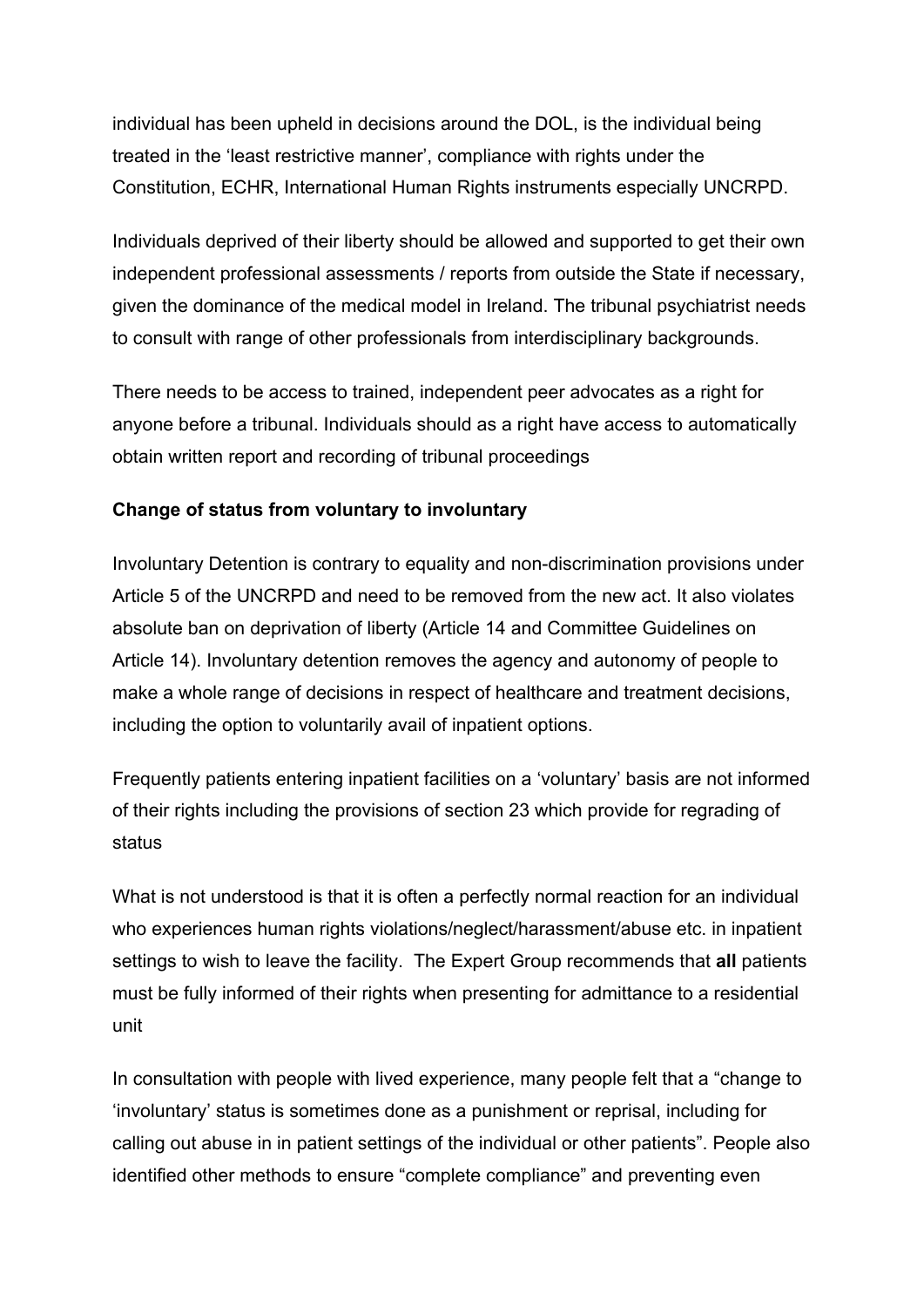'voluntary' patients in many cases leaving the facility often include taking clothes, shoes, mobile phones, keys, money etc.

Whilst the revised Vision for Change policy recommends that involuntary detention should not be used outside emergency situations, this leaves scope for further broadening out of the criteria to detain in so called emergency situations.

# **Capacity and advance healthcare directives**

An international review has shown that AHD's have reduced involuntary admissions by twenty-three percent  $3$ . In addition, they are also associated with a reduced need for readmission to hospital  $4$  and improved recovery  $5$ . Given sixty-five per cent of admissions to the Irish mental health system are readmissions  $6$ , AHD's would provide a useful mechanism to uphold the autonomy, dignity along with the will and preference of the individual when faced with a crisis situation.

At present there still exists a discriminatory provision in the Assisted Decision Making (Capacity) Act, that AHD's (made when the individual is deemed to have mental capacity) are not legally binding and therefore can be set aside if the individual is subsequently allocated 'involuntary' status under the Mental Health Act. The State has not indicated when this discriminatory provision will be rectified, providing for AHD's to be legally binding on an equal basis for all.

Capacity assessments are subjective, embedded in the medical model and typically focus on the perceived deficits of the individual in terms of decision-making skills and rubber stamping 'mental disorder' diagnosis are inherently problematic and not conducive to upholding human rights and equality standards. Rather the focus

<sup>&</sup>lt;sup>3</sup> [1]Mark de Jong and others, 'Interventions to Reduce Compulsory Psychiatric Admissions: A Systematic Review and Meta-analysis' (2016) 73 (7) JAMA Psychiatry 657.

<sup>4</sup> [2] Claire Henderson and others, 'Effect of Joint Crises Plans on Use of Compulsory Treatment in Psychiatry: Single Blind Randomised Controlled Trial' (2004) 329 British Medical Journal 136; Chris Flood and others, 'Joint Crisis Plans for People with Psychosis: Economic Evaluation of a Randomised Controlled Trial' (2006) 333 British Medical Journal 729.

<sup>5</sup> 3]Marvin Swartz and Jeffrey Swanson, 'Commentary: Psychiatric Advance Directives and Recovery-Oriented Care' (2007) 58 Psychiatric Services 1164.

<sup>6</sup> Health Research Board 2019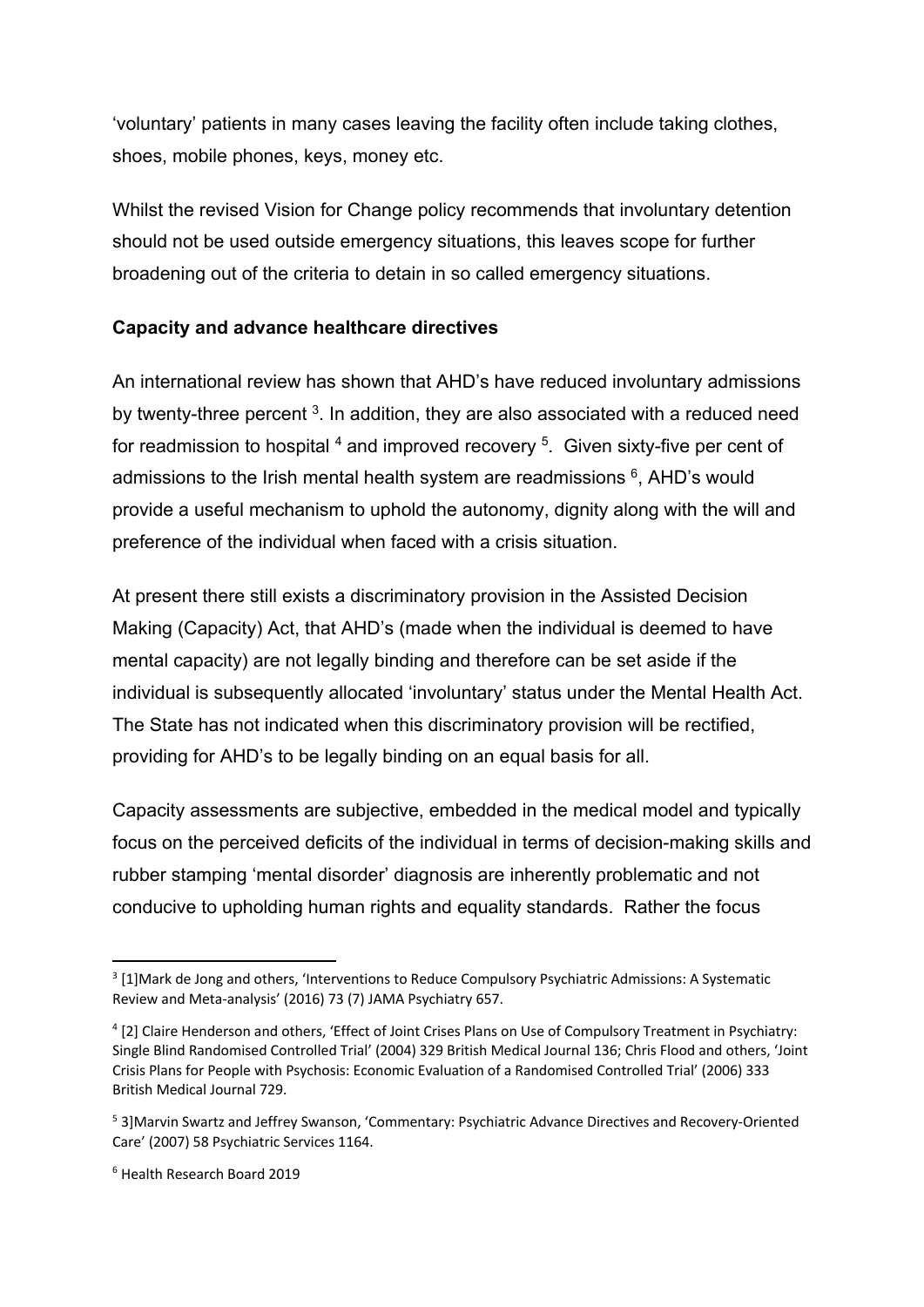should be in line with UNCRPD to provide the supports on an equal basis with others to support the individual's legal capacity. Legally binding Advance Healthcare Directives (AHD's) would help support the individual's capacity to make their own decisions in relation to treatment and support options, support 'recovery' and reduce the need for deprivation of liberty and coercive practices

#### **Consent to treatment**

The concept of consent and choice needs to be explored by direct consultation of people with lived experience of emotional distress to inform the review of the Mental Health Act. People often "consent" to "treatment" on the basis that there are no perceived choices. Real choice to a suite of holistic supports and therapies needs to be prioritised away from a medical system that denies control and choice.

In discussion with people with lived experience, there was an understanding that many individuals continue to "consent" to treatment as they know if they refuse, they will be given it anyway. It is simply easier to be seen to be "compliant"especially in inpatient settings, despite the detrimental effect this can have on the individual's psyche, self-worth and esteem and potential for what is often termed 'recovery'. Some individuals subjected to coercive regimes and neglect by psychiatric services continue to take their own lives, such is the impact of their experiences. Many others have to recover from services in addition to the distress and trauma which prompted them seeking support.

Informed consent also needs to include evidence-based discussions on the longterm negative impact of medication and whether medication has any real basis for addressing emotional distress caused by trauma, social isolation, poverty, gender based violence, racism etc.

The Mental Health Act consistently refers to "treatment" and provides no distinction between therapeutic and holistic supports and other interventions, including those provided at approved psychiatric settings.

All interventions and efforts toward care and support provided at psychiatric approved settings should not be placed to be placed under the term 'treatment'.